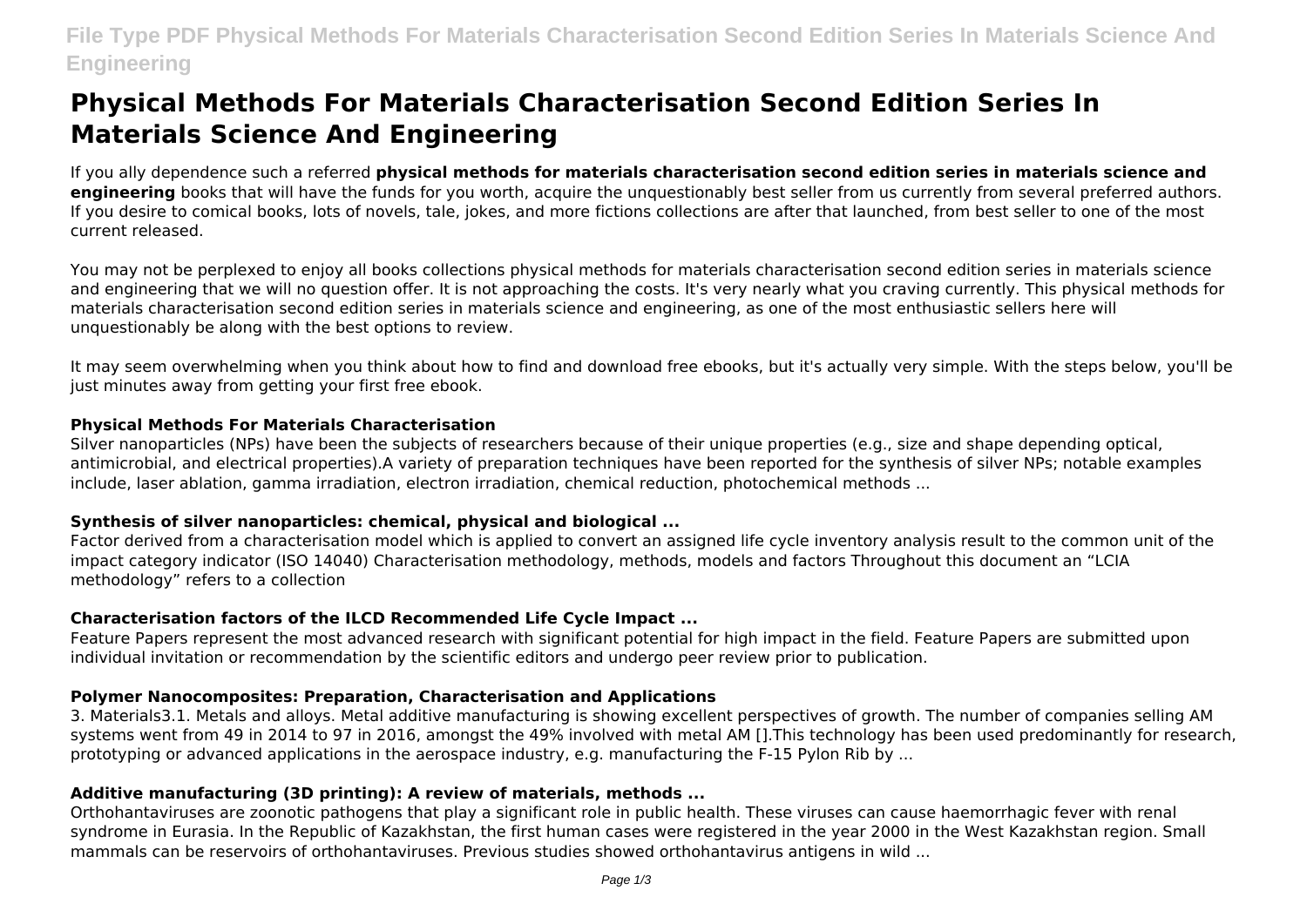# **File Type PDF Physical Methods For Materials Characterisation Second Edition Series In Materials Science And Engineering**

#### **Viruses | Free Full-Text | Molecular Characterisation and Phylogeny of ...**

A review provided about non-destructive testing (NDT) methods for the evaluation of composites. The review considers the capabilities of most common methods in composite NDT applications such as Visual Testing (VT or VI), Ultrasonic Testing (UT), Thermography, Radiographic Testing (RT), Electromagnetic Testing (ET), Acoustic Emission (AE), and Shearography Testing with respect to advantages ...

#### **A review of non-destructive testing methods of composite materials**

Petroleum Engineering is concerned with the exploration for and extraction of hydrocarbons, e.g. crude oil and natural gas. Petroleum Engineers use creative and imaginative knowledge of petroleum geology, reservoir behaviour as well as fundamental engineering principles to develop effective and safe solutions for the exploration, recovery and transportation of hydrocarbon products trapped ...

#### **Petroleum Engineering | Undergraduate Degrees | Study Here | The ...**

Agents of physical methods ... infected materials, surgical gloves, dressing, linen, etc. ... Isolation and characterisation of Perthenium pathogen to develop bio-herbicide for effective and eco ...

#### **(PDF) Methods and Techniques of Sterilization - ResearchGate**

Contact This will open in a new window. Help This will open in a new window. API This will open in a new window. Legal information This will open in a new window.

#### **CSIRO Research Publications Repository**

Physical methods are suitable . ... methods of preparation, characterisation, application, advantages of nanoparticles and health perspectives. ... Nanostructured materials have unique ...

## **OVERVIEW ON METHODS OF SYNTHESIS OF NANOPARTICLES**

methods of preparation, characterisation, application, advantages of nanoparticles and health perspectives. Key words: Nanoparticles, Preparation, Characterization, Applications. INTRODUCTION The prefix "nano" has found in last decade an ever-increasing application to different fields of the knowledge.

#### **Nanoparticle: An overview of preparation and characterization**

or  $= + + +$  Porosity is a measure of the total pore space in the soil. This is measured as a volume or percent. The amount of porosity in a soil depends on the minerals that make up the soil and the amount of sorting that occurs within the soil structure.For example, a sandy soil will have larger porosity than silty sand, because the silt will fill in the gaps between the sand particles.

#### **Pore space in soil - Wikipedia**

One specific aim of the Mamaself program is to explain the application of "Large scale facilities" for the characterisation and development of materials. The Master course's structure consists in 3 semesters of classes plus a 4 th semester dedicated to a Master-thesis / internship in highly recognized European Universities in France, Germany ...

#### **Master in materials science exploring large scale facilities**

I have gained extensive experience in processing and characterisation of polymer nanocomposites and smart polymers. More recently, my research